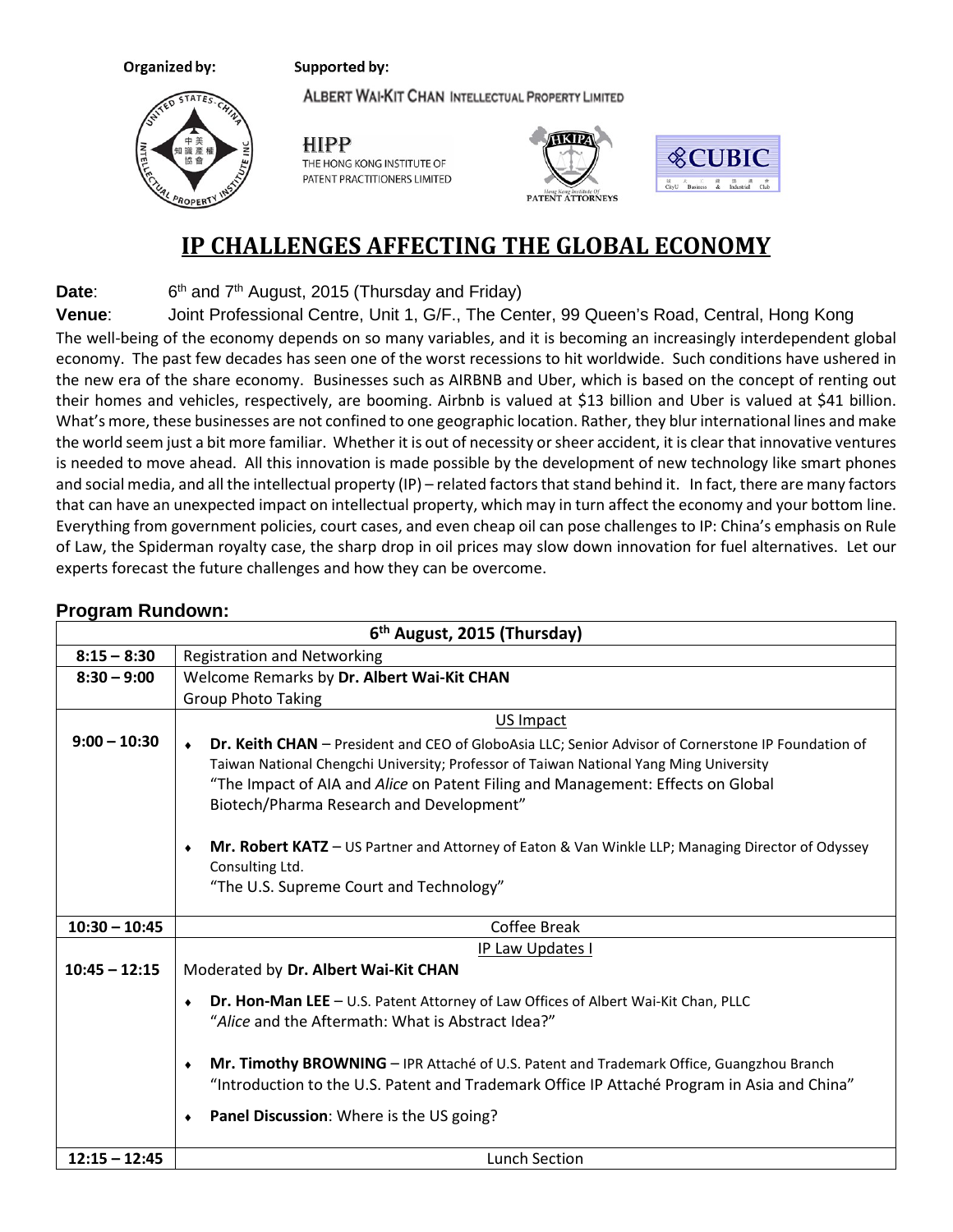|                 | IP Law Updates II                                                                                                                                                                                                |
|-----------------|------------------------------------------------------------------------------------------------------------------------------------------------------------------------------------------------------------------|
| $12:45 - 14:15$ | Moderated by Dr. Haitao SUN                                                                                                                                                                                      |
|                 | Mr. Barry FRANK - European Patent Attorney and Swedish Patent Attorney of BRANN AB Intellectual<br>$\bullet$<br>Property Law Firm<br>"European Opposition Proceedings"                                           |
|                 | <b>Mr. Yanxi LIU</b> $-$ Managing Partner of Lifang & Partners<br>٠<br>"The Influence of Recent Amendment of Patent Law on Patent Commercialization"                                                             |
|                 | Dr. Yongfeng JIN - Deputy Director of the IP & Law Research Center of Jinan University<br>٠<br>"Comprehension to the Compensation Amount of Intellectual Property in the Mainland of China"                      |
| $14:15 - 14:30$ | Coffee Break                                                                                                                                                                                                     |
| $14:30 - 16:30$ | IP Management<br>Moderated by Mr. David AI                                                                                                                                                                       |
|                 | Dr. Xiujuan CHEN - Vice President-Licensing & Technology Marketing of Sinoipro IP Management and<br>$\bullet$<br>Technology Transfer Co. Ltd<br>"The Challenges of IP Management and Commercialization in China" |
|                 | Mr. Jerry YU - CEO of Wellsey International IP Consulting Co. Ltd.<br>$\bullet$<br>"Innovative Patent Layout Methodology and Business Incorporated Operation"                                                    |
|                 | <b>Mr. Alex ZHAO</b> $-$ Executive Partner of Long An Law Firm<br>۰<br>"Cross-Border Patent Legal Services Model"                                                                                                |
|                 | Dr. Yuanjia HU - Assistant Professor of University of Macau<br>$\bullet$<br>"Valuation of Pharmaceutical Patents: A Comprehensive Analytical Framework Based on<br>Technological, Commercial and Legal Factors"  |
| $16:30 - 18:30$ | <b>BOOK LAUNCH</b>                                                                                                                                                                                               |

| 7 <sup>th</sup> August, 2015 (Friday) |                                                                                                                                                                                                                                                 |  |
|---------------------------------------|-------------------------------------------------------------------------------------------------------------------------------------------------------------------------------------------------------------------------------------------------|--|
| $8:30 - 9:00$                         | <b>Registration and Networking</b>                                                                                                                                                                                                              |  |
|                                       | Technology                                                                                                                                                                                                                                      |  |
| $9:00 - 10:15$                        | Moderated by Dr. Roy Yee-Loi CHAN                                                                                                                                                                                                               |  |
|                                       | <b>Dr. Keith CHAN</b> – President and CEO of GloboAsia LLC; Senior Advisor of Cornerstone IP Foundation of<br>Taiwan National Chengchi University; Professor of Taiwan National Yang Ming University                                            |  |
|                                       | "Patent Protection of New Diagnostic Method in Biotech/Pharma: How Much More is<br>Significantly More?"                                                                                                                                         |  |
|                                       | Prof. Benjamin Y. M. YUNG - Head and Chair Professor, Department of Health Technology and<br>Informatics, Hong Kong Polytechnic University<br>Dr. Cesar S. C. WONG - Associate Professor, Department of Health Technology and Informatics, Hong |  |
|                                       | Kong Polytechnic University                                                                                                                                                                                                                     |  |
|                                       | Dr. Lawrence W. C. CHAN - Assistant Professor, Department of Health Technology and Informatics,<br>Hong Kong Polytechnic University                                                                                                             |  |
|                                       | "A Big Data Analysis Platform Unveils the Gene Interactions in Cancer"                                                                                                                                                                          |  |
| $10:15 - 10:30$                       | Coffee Break                                                                                                                                                                                                                                    |  |